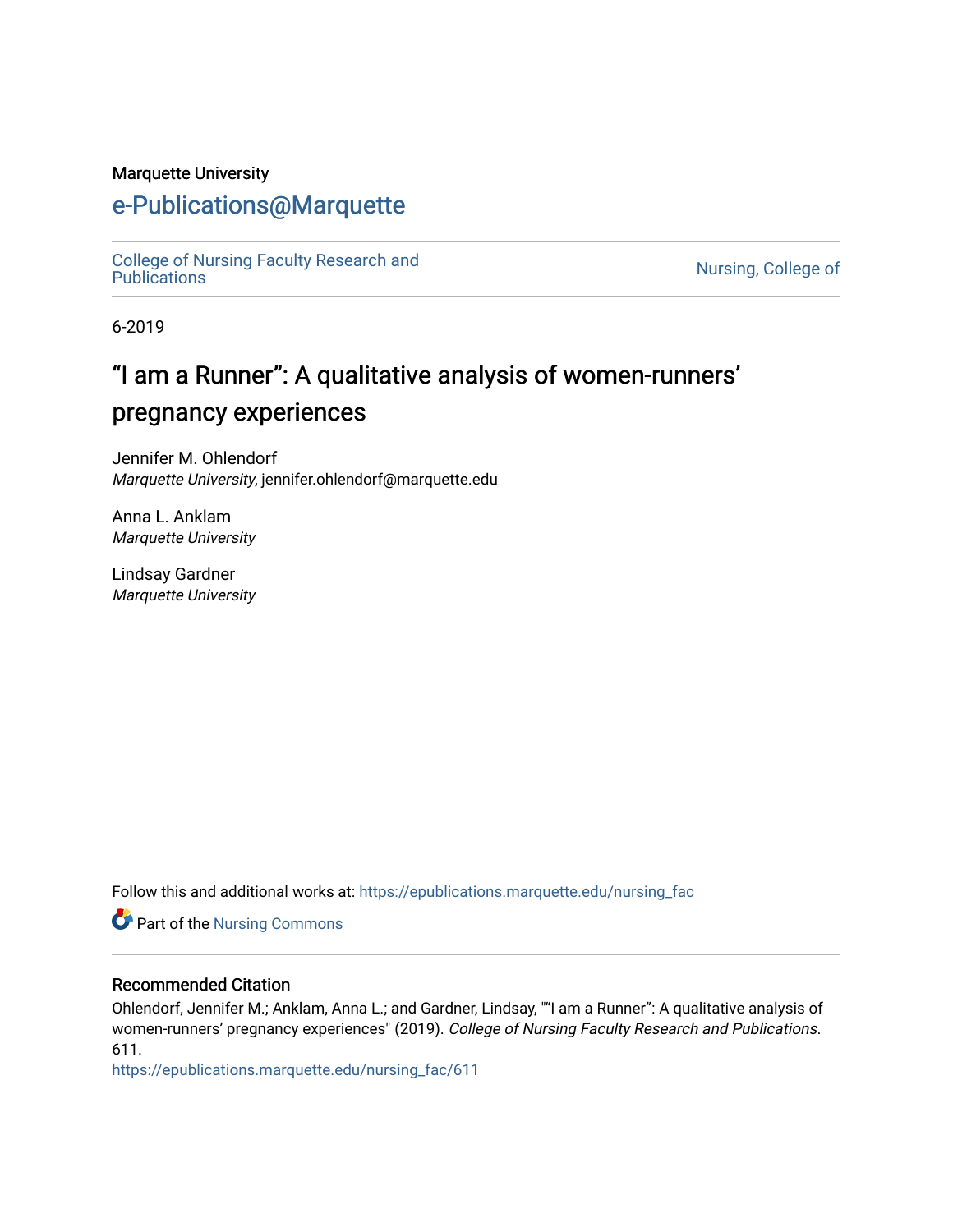**Marquette University**

# **e-Publications@Marquette**

# *Communication Faculty Research and Publications/College of Communications*

*This paper is NOT THE PUBLISHED VERSION;* **but the author's final, peer-reviewed manuscript.** The published version may be accessed by following the link in the citation below.

*Women and Birth* , Vol. 32, No. 3 (2019): 307-314[. DOI.](file://vs-fs2/ACAD/LIB/The%20Commons/Projects/IR/IR%20training%20documents/dx.doi.org/10.1016/j.acalib.2009.06.017) This article is © Elsevier and permission has been granted for this version to appear in [e-Publications@Marquette.](http://epublications.marquette.edu/) Elsevier does not grant permission for this article to be further copied/distributed or hosted elsewhere without the express permission from Elsevier.

# "I am a Runner": A qualitative analysis of women-runners' pregnancy experiences

Jennifer M. Ohlendorf Marquette University College of Nursing, Milwaukee, United States Anna L. Anklam Marquette University College of Nursing Aurora Sinai Medical Center, United States Aurora-University of Wisconsin Women's Health Clinics and Midwifery & Wellness Center, United **States** Lindsay Gardner Marquette University College of Nursing, Milwaukee, United States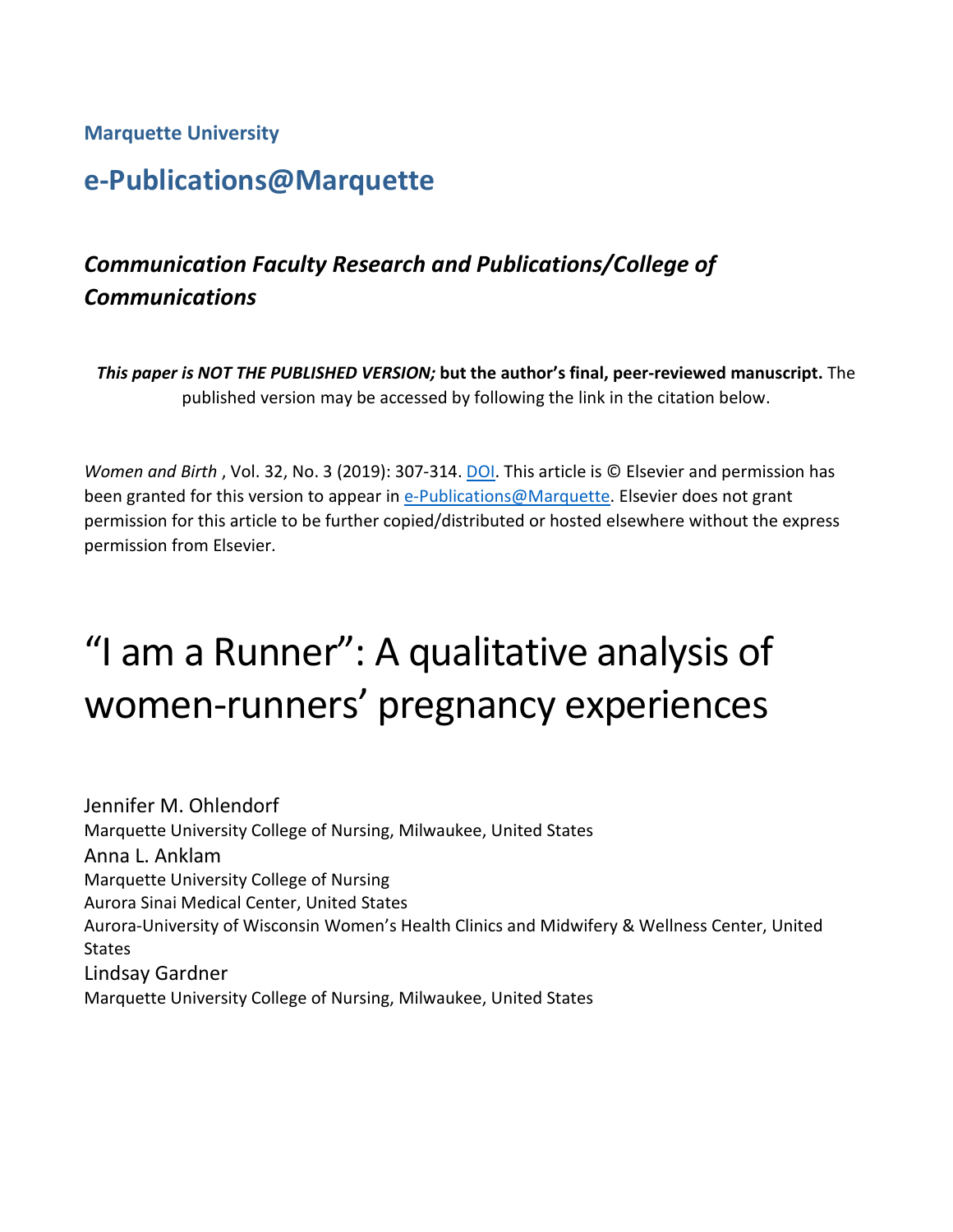## Abstract

## Background

Women runners are a group with potential for health maintenance and health promotion in pregnancy. When providers counsel women to discontinue or cut back on running without cause, an opportunity for health benefits to both woman and baby may be lost.

## Aim

This study aims to explicate the experience women runners have in pregnancy to further providers' understanding of this population's unique needs.

## Methods

An online, qualitative inquiry was employed to explore the experiences of an online community of women runners in pregnancy (N = 22). The Doing Pregnancy framework provided guidance for final stages of the analysis.

## Findings

Four themes emerged, explicating a process for "Doing Pregnancy" as a woman-runner: (1) I am a runner; (2) running tunes me into my pregnant body; (3) adjusting to pregnancy's changes; and (4) trusting my instincts & knowledge vs. listening to others.

## **Discussion**

Women's sense of embodiment caused them to feel strongly tuned into the needs of their maternal-fetal dyad and to trust that they knew what was healthy regarding running during pregnancy. When provider advice was conflicting or was not evidence-based, women lost trust in their providers.

## Conclusion

Providers caring for women runners should recognize running as a key piece of their identities and enter into shared partnership as women navigate changes in pregnancy. Women have a strong sense of embodiment and are tuned into the needs of their body as well as the needs of their baby.

## Keywords

Women runners, Embodiment, Pregnancy, Physical activity

## 1. Introduction

The numbers of women who participate in running are on the rise. The 9.1 million women who completed a formal race event represent approximately 57% of all runners who crossed a finish line in a race between 2013 and 2016.<sup>1</sup> Many women runners of childbearing age will become pregnant and will have to make decisions regarding their running during pregnancy. Little of the research on [exercise during pregnancy](https://www.sciencedirect.com/topics/medicine-and-dentistry/exercise-during-pregnancy) has focused specifically on running—except for studies that have examined professional runners who were pregnant[.2,](https://www.sciencedirect.com/science/article/pii/S1871519218301276?via%3Dihub#bib0010) [3](https://www.sciencedirect.com/science/article/pii/S1871519218301276?via%3Dihub#bib0015) No specific study has examined the experiences of how non-professional women runners experience pregnancy and the [postnatal period.](https://www.sciencedirect.com/topics/medicine-and-dentistry/perinatal-period)

Running is an effective strategy for promoting physical and mental health among women. Women who run regularly experience physiological benefits such as stronger [pelvic floor](https://www.sciencedirect.com/topics/medicine-and-dentistry/pelvic-floor) muscles, lower [resting heart rate,](https://www.sciencedirect.com/topics/medicine-and-dentistry/resting-heart-rate) improved [triglycerides,](https://www.sciencedirect.com/topics/medicine-and-dentistry/triacylglycerol) increased [high density lipoprotein](https://www.sciencedirect.com/topics/nursing-and-health-professions/high-density-lipoprotein) (HDL), and increased oxygen uptake  $(VO<sub>2max</sub>)$ [.4,](https://www.sciencedirect.com/science/article/pii/S1871519218301276?via%3Dihub#bib0020) [5,](https://www.sciencedirect.com/science/article/pii/S1871519218301276?via%3Dihub#bib0025) [6](https://www.sciencedirect.com/science/article/pii/S1871519218301276?via%3Dihub#bib0030) Continuing previous running habits during pregnancy may limit excessive weight gain and hasten return to a healthy weight after birth. Women who engage in physical activity during pregnancy maximize the likelihood of weight gain within the range recommended by the Institute of Medicine<sup>7</sup> while building or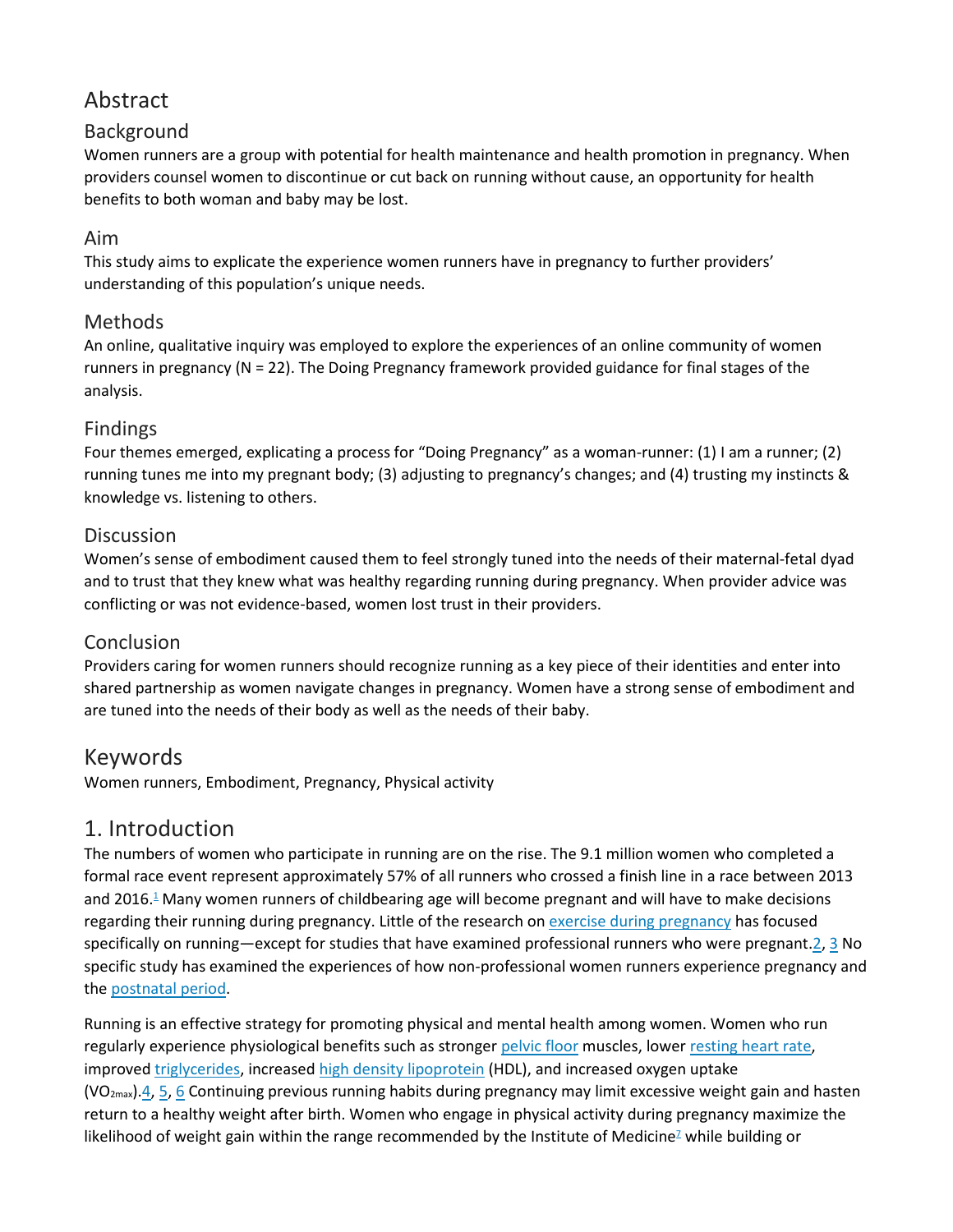preserving lean muscle mass[.8](https://www.sciencedirect.com/science/article/pii/S1871519218301276?via%3Dihub#bib0040) Women runners have also reported emotional, social, and spiritual benefits from their running[.5,](https://www.sciencedirect.com/science/article/pii/S1871519218301276?via%3Dihub#bib0025) [9,](https://www.sciencedirect.com/science/article/pii/S1871519218301276?via%3Dihub#bib0045) [10](https://www.sciencedirect.com/science/article/pii/S1871519218301276?via%3Dihub#bib0050)

In the past, practice guidelines led providers to recommend activity heart rate restrictions for pregnant women.<sup>11</sup> Current evidence supports promoting previously active women to maintain pre-pregnancy levels of physical activity as long as they are comfortable doing so and as long as they do not develop complications that make physical activity unsafe. The most updated practice guidelines reflect this evidence. 12, [13,](https://www.sciencedirect.com/science/article/pii/S1871519218301276?via%3Dihub#bib0065) [14](https://www.sciencedirect.com/science/article/pii/S1871519218301276?via%3Dihub#bib0070)

Despite these updated guidelines, many providers encourage women to engage only in low-impact exercise such as walking; to discontinue or reduce running if they were running before pregnancy; and some do not address physical activity during prenatal visits[.15,](https://www.sciencedirect.com/science/article/pii/S1871519218301276?via%3Dihub#bib0075) [16,](https://www.sciencedirect.com/science/article/pii/S1871519218301276?via%3Dihub#bib0080) [17,](https://www.sciencedirect.com/science/article/pii/S1871519218301276?via%3Dihub#bib0085) [18](https://www.sciencedirect.com/science/article/pii/S1871519218301276?via%3Dihub#bib0090) Women report that they do not follow their providers' advice to reduce physical activity when it conflicts with what they feel is healthy[.16](https://www.sciencedirect.com/science/article/pii/S1871519218301276?via%3Dihub#bib0080) Many women transitioning to motherhood find support in online communities to augment the guidance of their providers or their key social contacts when they perceive their providers or other support people as having rigid or outdated ideologies of what will promote health for the mother-child dyad during pregnancy. $19$ 

#### 1.1. Doing Pregnancy as a runner

The awareness of physical changes to the body and physical sensations both signal to women that they are becoming different—these changes are apparent to women before those around them, and thus women have a subjective embodied experience of the pregnancy that is their own.<sup>20</sup> This experience, coupled with their awareness of the baby's presence through movement, is one where many women recognize that they have a personal relationship with the body growing within them. Women often identify this as an empowering circumstance, where they experience their body as uniquely capable of caring for the needs of the maternalchild dyad; however, this occurs in contrast to the assessment of outside world and the healthcare system that a pregnant woman is vulnerable and in need of care[.20,](https://www.sciencedirect.com/science/article/pii/S1871519218301276?via%3Dihub#bib0100) [21](https://www.sciencedirect.com/science/article/pii/S1871519218301276?via%3Dihub#bib0105)

Once women are visibly pregnant, their experience of living in their body is one of being scrutinized for the risk their behaviors may bring to the fetus they are carrying. 21, [22,](https://www.sciencedirect.com/science/article/pii/S1871519218301276?via%3Dihub#bib0110) [23](https://www.sciencedirect.com/science/article/pii/S1871519218301276?via%3Dihub#bib0115) Women develop processes for caring for themselves and their fetus within the ambiguous state in which they are both separate from and one with their fetus[.20,](https://www.sciencedirect.com/science/article/pii/S1871519218301276?via%3Dihub#bib0100) [21](https://www.sciencedirect.com/science/article/pii/S1871519218301276?via%3Dihub#bib0105) All the while, pregnant women are aware of the fact that notions of what is healthy are being defined by social norms and the expectations of formal healthcare providers[.20,](https://www.sciencedirect.com/science/article/pii/S1871519218301276?via%3Dihub#bib0100) [23,](https://www.sciencedirect.com/science/article/pii/S1871519218301276?via%3Dihub#bib0115) [24](https://www.sciencedirect.com/science/article/pii/S1871519218301276?via%3Dihub#bib0120) In this context, the woman is seen as the sole protector of her fetus's health, and is expected to prioritize risk reduction for her fetus over her own health need[s.23,](https://www.sciencedirect.com/science/article/pii/S1871519218301276?via%3Dihub#bib0115) [25](https://www.sciencedirect.com/science/article/pii/S1871519218301276?via%3Dihub#bib0125) Recognizing that women have agency to balance their needs with the needs of their fetus can lead to a more egalitarian partnership between women and providers[.20,](https://www.sciencedirect.com/science/article/pii/S1871519218301276?via%3Dihub#bib0100) [26](https://www.sciencedirect.com/science/article/pii/S1871519218301276?via%3Dihub#bib0130)

The seminal work on transition to motherhood done by Rubin<sup>27</sup> has been the prevailing theory guiding perinatal healthcare providers. This theory has been criticized more recently as being too focused on how the mother prepares to meet the needs of the fetus and the infant, and for being a theory that supports a top-down approach between a provider and a woman.<sup>26</sup> The embodiment paradigm is more reflective of the way women describe their subjective experience, $20$  recognizing the way that women negotiate a performative identity in pregnancy within the social norms and expectations placed on women and their choices to identify women's intrinsic processes for 'Doing Pregnancy'.<sup>28</sup>

Neiterman's embodiment framework, "Doing Pregnancy"<sup>28</sup> has emerged from an interactionist paradigm. Doing Pregnancy provides a process and context in which to explore and understand dissonance between providers' recommendations for physical activity and women's understanding of their health and the dyadic relationship between themselves and their fetuses. The Doing Pregnancy framework posits that each pregnant woman negotiates changes in her body during pregnancy and through her transition to motherhood within the ambient social and cultural norms. The Doing Pregnancy framework recognizes that women's choices in pregnancy are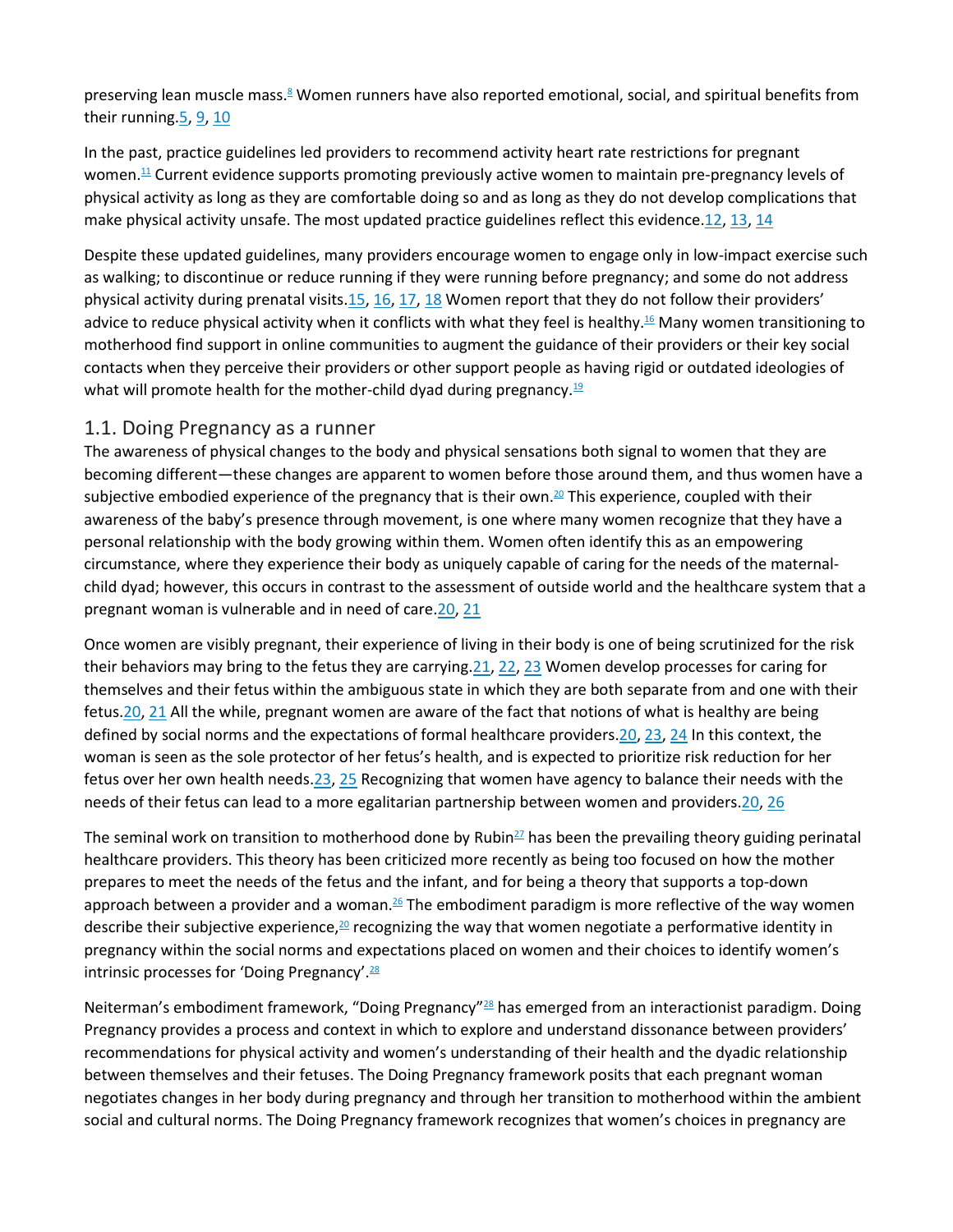judged as 'right' or 'wrong' by those around her, all while she is adjusting behavior daily due to new bodily sensations and physical changes.

The Doing Pregnancy framework has 3 processes women employ—sometimes simultaneously, sometimes sequentially—throughout pregnancy[.28](https://www.sciencedirect.com/science/article/pii/S1871519218301276?via%3Dihub#bib0140) In *learning to do pregnancy*, women engage in constant comparison of their pre-pregnant body to the pregnant body as it develops and engage in self-monitoring for changing sensations. Women take in advice from others about how their actions are 'safe' or 'not safe' during pregnancy. In *adapting to Doing Pregnancy*, women choose how to do what a 'good mother' would do as their babies develop; and choose how to respond to the advice they receive from others. They may follow, ignore, or challenge advice based on their own sense of healthy behaviors. In *performing to audiences*, women engage in adapting their behavior to shore up support of audiences that are supportive and to avoid the scrutiny of those not supportive of their choices.

Providers can play into this scrutiny when they employ a risk-averse, fetus-centric approach to counseling women regarding health behaviors[.23,](https://www.sciencedirect.com/science/article/pii/S1871519218301276?via%3Dihub#bib0115) [25,](https://www.sciencedirect.com/science/article/pii/S1871519218301276?via%3Dihub#bib0125) [26,](https://www.sciencedirect.com/science/article/pii/S1871519218301276?via%3Dihub#bib0130) [28](https://www.sciencedirect.com/science/article/pii/S1871519218301276?via%3Dihub#bib0140) When providers emphasize control and regulation of women's choices to achieve lower [fetal risk,](https://www.sciencedirect.com/topics/medicine-and-dentistry/fetus-risk) women experience a forced dualism between their own embodied needs and those of their fetus; and between the providers' recommendations and their own intrinsic sense of what is healthy[.23,](https://www.sciencedirect.com/science/article/pii/S1871519218301276?via%3Dihub#bib0115) [29](https://www.sciencedirect.com/science/article/pii/S1871519218301276?via%3Dihub#bib0145) When there is evidence that a behavior is objectively risky, or when there is a specific [contraindication](https://www.sciencedirect.com/topics/medicine-and-dentistry/contraindication) to a behavior, a level of provider insistence may be necessary and important. In the absence of such evidence, the contrast can break down women's trust in their provider.<sup>29</sup>

The voices and perspectives of women who run in pregnancy are not well-represented in the literature. Their views may be marginalized because running during pregnancy is viewed as potentially risky and not to be promoted. The purpose of this study was to explicate the experience women runners have during pregnancy. This study was designed with a pluralistic view of embodiment in pregnancy; the social norms and expectations placed on women and their pregnancy choices were examined more fully to identify ways to recognize that women runners have intrinsic processes for "Doing Pregnancy" that balance the need of the woman-fetus  $dy$ and that support more egalitarian partnerships between woman and providers.<sup>26</sup>

## 2. Methods

This study used an online qualitative inquir[y30,](https://www.sciencedirect.com/science/article/pii/S1871519218301276?via%3Dihub#bib0150) [32,](https://www.sciencedirect.com/science/article/pii/S1871519218301276?via%3Dihub#bib0160) [33,](https://www.sciencedirect.com/science/article/pii/S1871519218301276?via%3Dihub#bib0165) [34](https://www.sciencedirect.com/science/article/pii/S1871519218301276?via%3Dihub#bib0170) to explicate women runners' experiences with pregnancy. Online communities have become a source of information-gathering and social support for women seeking others with common experiences. These communities also provide women a place where they can transcend geographic boundaries, avoid judgement, and find support as they formalize their identities as mothers[.19](https://www.sciencedirect.com/science/article/pii/S1871519218301276?via%3Dihub#bib0095) The online space allows women who feel they are 'different' from other mothers to find like-minded women who understand their unique transitions to motherhoo[d.19,](https://www.sciencedirect.com/science/article/pii/S1871519218301276?via%3Dihub#bib0095) [34](https://www.sciencedirect.com/science/article/pii/S1871519218301276?via%3Dihub#bib0170)

*Another Mother Runner* [AMR] is an online community of mother-runners, which reaches approximately 320,000 women per month across multiple media platforms[.35](https://www.sciencedirect.com/science/article/pii/S1871519218301276?via%3Dihub#bib0175) AMR consists of a website and blogs, an online training club, and a weekly podcast that discusses issues related to running during motherhood, during childbearing, and beyond[.36](https://www.sciencedirect.com/science/article/pii/S1871519218301276?via%3Dihub#bib0180) This online inquiry allowed for purposive sampling of women runners who had created a community of support and were comfortable utilizing electronic

communication[.31,](https://www.sciencedirect.com/science/article/pii/S1871519218301276?via%3Dihub#bib0155) [32,](https://www.sciencedirect.com/science/article/pii/S1871519218301276?via%3Dihub#bib0160) [34](https://www.sciencedirect.com/science/article/pii/S1871519218301276?via%3Dihub#bib0170) Additionally, recruiting through this online community made it more likely that a geographically diverse population would be sampled[.36](https://www.sciencedirect.com/science/article/pii/S1871519218301276?via%3Dihub#bib0180) In order to preserve the anonymity of the women who participated, we did not ask respondents to identify their state or country outside of the United States, but the AMR community does reach women from most states in the US and multiple countries.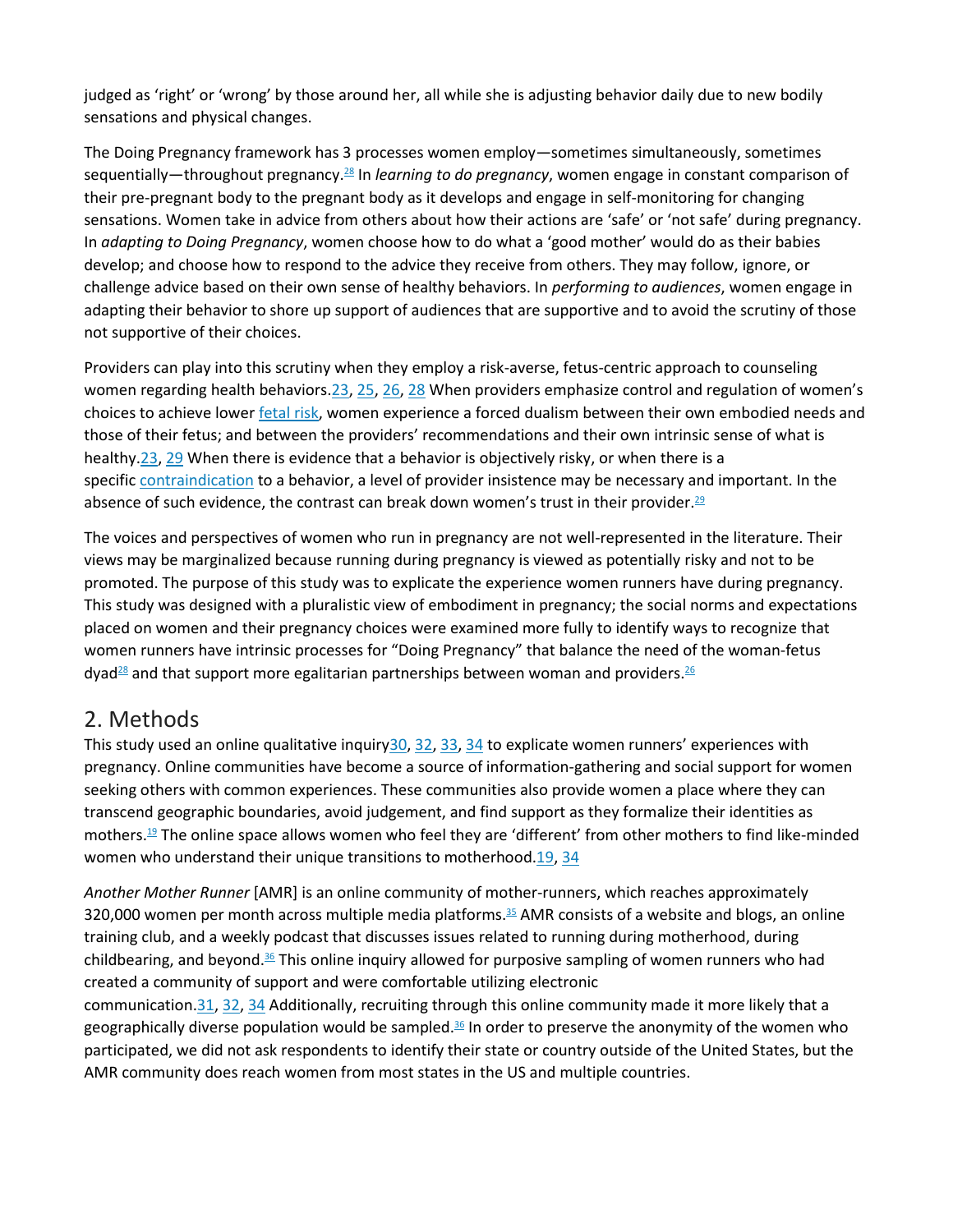## 2.1. Protection of human subjects

This study was approved by the University's institutional review board. The principal investigator (PI) is a past participant in the AMR training community and reached out to the AMR directors via email to request promotion of the study. The directors of the AMR community sent a recruitment email to subscribers of their website and blog and posted recruitment on their Facebook page. This email and post included a brief description of the study, and a link to confidential survey site. Women who were interested in participating followed the link, which brought them to the confidential survey site. Surveys were conducted anonymously, with email addresses as the only identifying information collected so the first and second interviews could be linked and so that women could receive the study stipend. Participants were instructed to use an anonymized email address if they desired confidentiality. The PI removed all identifiers prior to analysis by the research team.

The front page of the survey site contained an information sheet that outlined the nature of the study, the risks and benefits, the expected time commitment, and contact information for the primary investigator. Participants clicked a button to indicate their agreement before they could participate in the study.

## 2.2. Data collection

After indicating consent, participants completed a brief demographic questionnaire. They were then invited to respond to this prompt: "Please share as much about your personal story of running, how pregnancy affected your running, and your postpartum return to running. If you have had more than one pregnancy, please share as many experiences as you would like. If you're interrupted, you can save your story and come back before submitting. Please take as much time as you need to share all you want us to know." Respondents typed directly into a response box on the survey site. There was no word or character limit. Participants could not upload responses such as word files or pdfs. After submitting their response, participants were invited to share an email address to receive a \$20 Amazon electronic [gift](https://www.sciencedirect.com/topics/medicine-and-dentistry/gamete-intrafallopian-transfer) code as a thank-you and to receive a set of follow-up questions in the future. All women agreed.

## 2.3. Participants

Twenty-two women completed the initial online open-ended survey in fall of 2016; 16 of those women completed the set of follow-up, open-ended questions the following spring. Participants all identified as White, middle-class and had at least a partial college education (see  $Table 1$ ). This sample demographic is aligned with the population of women in the recreational running community, where women of color and low-income women are under-represented. $37$  The pre-pregnancy running status of women in the sample ranged from women who had been running a few miles per week to women who consistently ran long races like marathons.

Table 1. Sample characteristics.

|                                  | Ν | Percentage |
|----------------------------------|---|------------|
| Years running at first pregnancy |   |            |
| $1 - 5$                          |   | 18.2       |
| 6–10                             |   | 31.8       |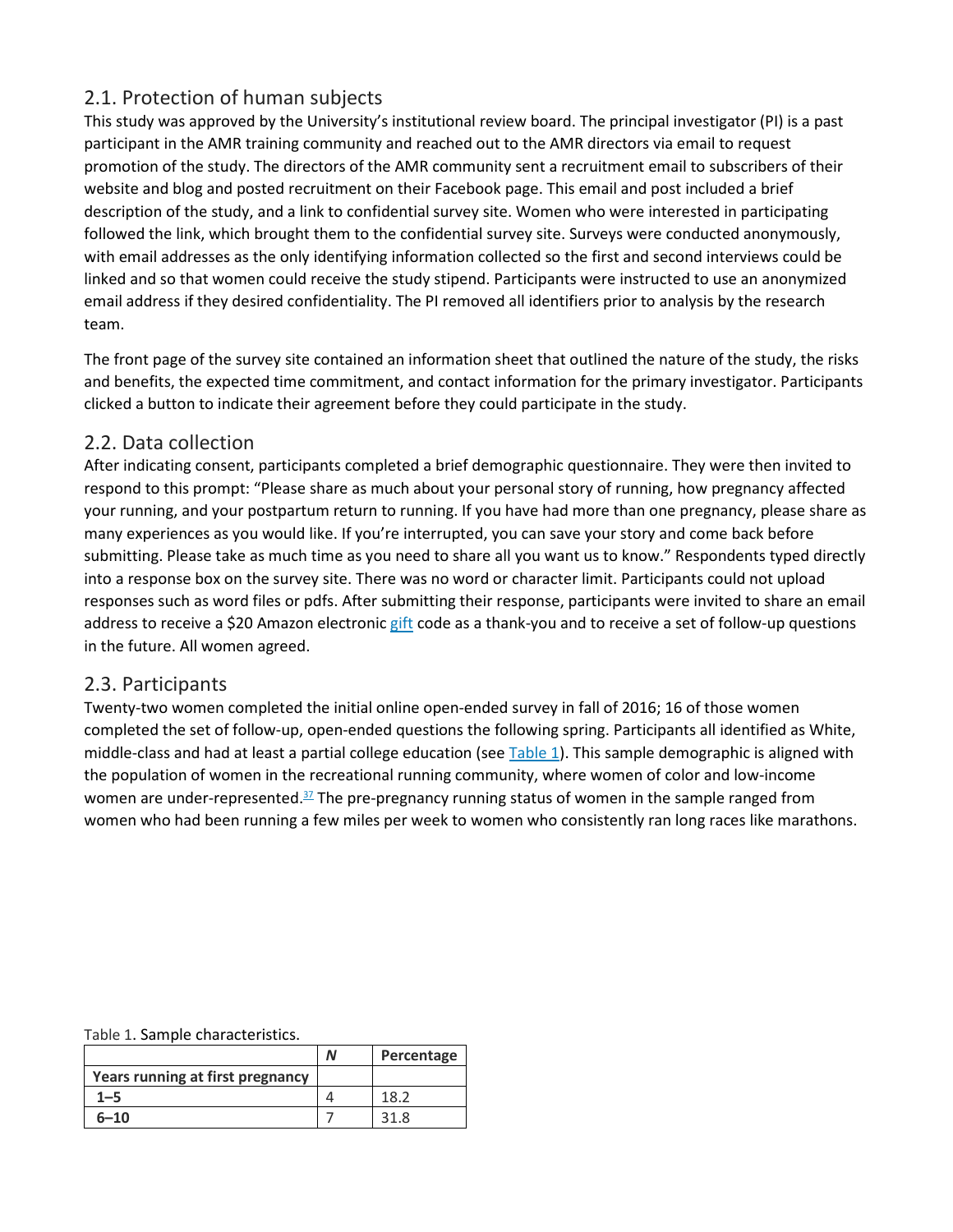| $11 - 15$                  | 3     | 13.6      |
|----------------------------|-------|-----------|
| 15                         | 8     | 36.4      |
|                            |       |           |
| <b>Standard of living</b>  |       |           |
| <b>Getting by</b>          | 4     | 16.7      |
| Living comfortably         | 20    | 83.3      |
| <b>Relationship status</b> |       |           |
| <b>Married/partnered</b>   | 23    | 95.8      |
| <b>Divorced</b>            | 1     | 4.2       |
| Type of living community   |       |           |
| City/urban                 | 8     | 33.3      |
| Suburban                   | 10    | 41.7      |
| Rural                      | 6     | 25.0      |
|                            | Mean  | Range     |
| Age during pregnancy       | 36.36 | $29 - 49$ |
| Age at 1st pregnancy       | 29.5  | $20 - 37$ |
| Age at 2nd pregnancy       | 31.8  | $21 - 40$ |

## 2.4. Data analysis

A qualitative, thematic approach, as described by Nowell et al. and Fereday and Muir-Cochran[e38,](https://www.sciencedirect.com/science/article/pii/S1871519218301276?via%3Dihub#bib0190) [39](https://www.sciencedirect.com/science/article/pii/S1871519218301276?via%3Dihub#bib0195) guided the team in data analysis. The research team included (1) the PI, who is a nurse-researcher with 12 years' experience working in inpatient labor and delivery who also is a runner and has connected with this and other women's running communities; and (2) two graduate nurse-midwifery students who have experience in working in labor and delivery and perinatal case management. One of the graduate students has also been a runner for over 10 years and has worked as a [doula.](https://www.sciencedirect.com/topics/medicine-and-dentistry/doula) Prior to data analysis, the team met to discuss potential biases; and notes were kept throughout the coding process to facilitate a reflexive process and an audit trail. The PI for the study was a junior faculty member. She provided leadership for the entire study and consulted with experienced qualitative researchers regarding the data analysis and presentation of findings.

Transcripts were created by downloading the respondents' verbatim typed responses from the confidential survey site. Research team members individually reviewed these initial responses to identify initial overarching themes and to generate follow-up questions for participants to clarify and provide more details about their experience. Follow-up questions included: (1) "Were there any people who influenced your decision to run or not to run at any time during your pregnancy? Please share your recollection of those people and what they said or did to influence you;" (2) "Please share your memory of any emotions you had in relation to running or not running during pregnancy;" and (3) "Please share anything else that would be important for us to know about your experience of pregnancy as a runner."

The two sets of responses resulted in a data set of 37 transcripts. Responses ranged from 177 words to 1508 words, with a mean word count of 638 words. Team members individually generated codes and coded the entire dataset. The team met to discuss the data, coding labels including the words and meanings, and how codes were applied to the data. Discussion ensued to collapse and rename codes until a hierarchical coding schema was developed with 4 thematic labels and 13 subordinate coding labels. Throughout this process, the team participated in a reflexive process of peer debriefing, using field notes and reflexive discussion to critically appraise the analyses for bias and to ensure credibility of findings.

In order to establish confirmability of the findings, two researchers then used the complete coding schema to recode the data set. The team discussed the recoded data to refine themes, specify language and identify representative quotations. At this point, the team identified alignment between 3 of the main themes and the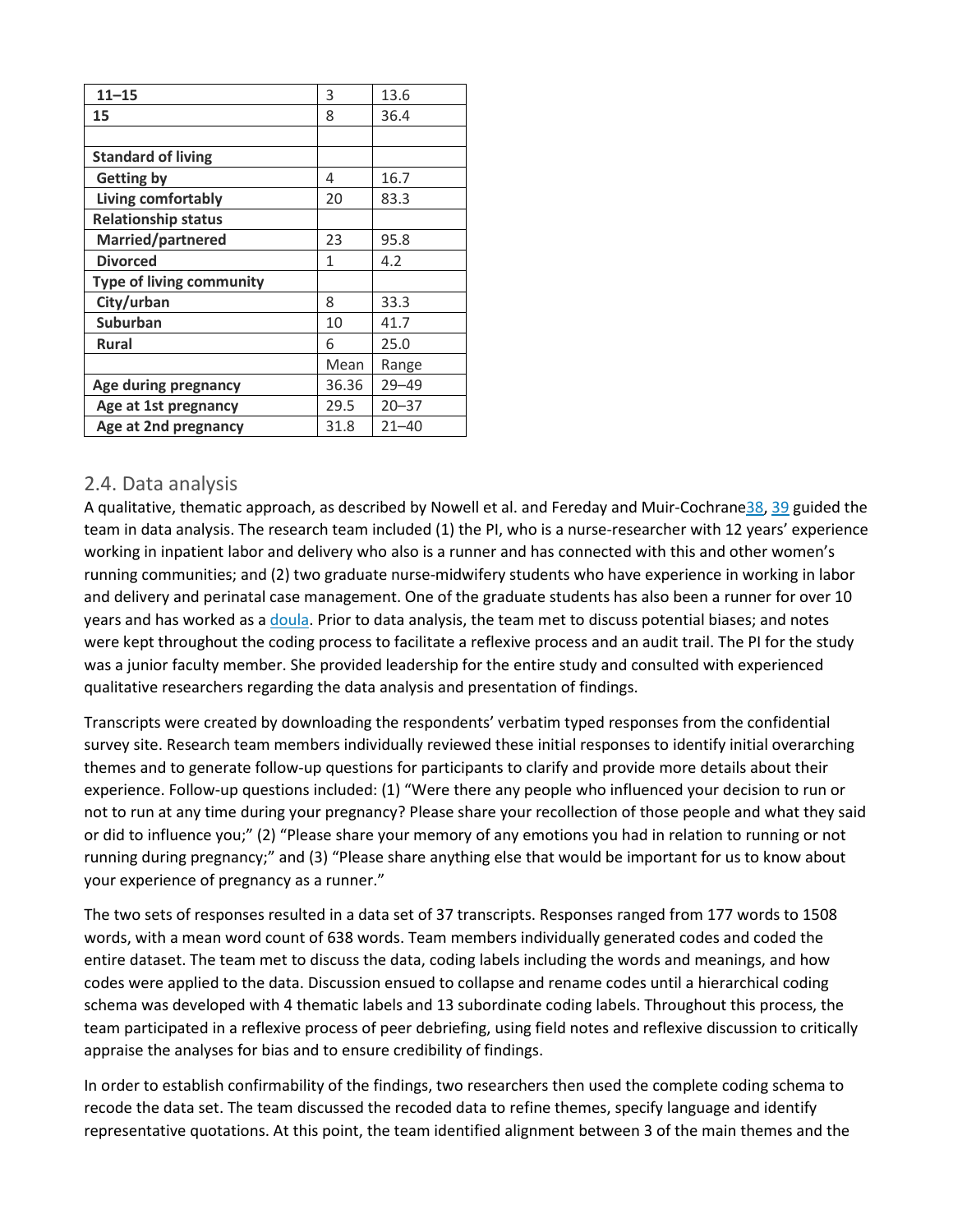Doing Pregnancy Framework from the embodiment literature.<sup>28</sup> Aligning the Doing Pregnancy Framework with the identified themes made the main themes and subordinate coding labels emerge more clearly and helped with the final naming of themes and sub-themes. After reading 14 interviews, no new codes or sub-codes emerged, and each interview contained at least 2 of the 4 main themes. Review of the entire set of interviews and then re-applying the coding scheme to the themes confirmed that meaning saturation had been reached.<sup>40</sup>

## 3. Results

Four themes emerged from the iterative data analysis, which provide a process framework for 'Doing Pregnancy' as a woman-runner: (1) I am a runner; (2) running tunes me into my pregnant body; (3) adjusting to pregnancy's changes; and (4) trusting my instincts & knowledge vs. listening to others (see [Table 2\)](https://www.sciencedirect.com/science/article/pii/S1871519218301276?via%3Dihub#tbl0010). The women runners in this study identified the interrelated processes they had for 'Doing Pregnancy' that flowed from the foundational consideration that their identity was partly defined by their running.

| Major themes from interview        | Sub-themes                            | Embodiment construct-    |
|------------------------------------|---------------------------------------|--------------------------|
| data                               |                                       | Doing Pregnancy          |
| am a runner                        | Running is part of my identity        |                          |
|                                    | Running is a source of empowerment    |                          |
|                                    | Running makes me a better mother      |                          |
| Running tunes me in to my          | Running has physical benefits         | Adapting to Doing        |
| pregnant body                      |                                       | Pregnancy                |
|                                    | Running has mental health benefits    |                          |
|                                    | Aware of changing physical sensations |                          |
|                                    | Running has made me more alert to     |                          |
|                                    | signs of risk to my baby              |                          |
| Adjusting to pregnancy's changes   | Making accommodations to stay active  | Learning to do pregnancy |
|                                    | Returning to running postpartum       |                          |
| Trusting instincts & knowledge vs. | Reasoning through mixed messages      | Performing to audiences  |
| listening to others                |                                       |                          |
|                                    | Withholding information to avoid      |                          |
|                                    | scrutiny                              |                          |

Table 2. Theoretical linkages between Doing Pregnancy<sup>20</sup> and study themes.

## 3.1. I am a runner

For women who were runners prior to becoming pregnant, their running meant much more to them beyond physical activity. They expressed that running was a crucial part of their lives, and of their role as mother. They saw being a runner as part of their identities. One woman wrote,

During my first pregnancy, I didn't run at all. I was not a runner. I got into running when I struggled to lose the weight I had gained from the first pregnancy and the [postpartum depression](https://www.sciencedirect.com/topics/medicine-and-dentistry/postpartum-depression) that followed. Running quickly became part of me. It was an aspect of my life that had been missing [before she was a runner], as it gave me a sense of ownership over my time, my efforts and my body…Running is something I get to take with me. It's good for my mind, body and soul. It's part of me.

Further, running was an activity that allowed women to set goals and meet them. They expressed that it made them aware of what they were capable of in a way that prepared them for the challenges of labor and of motherhood. Running was empowering. One woman wrote,

Running during pregnancy made me feel like I could accomplish anything I put my mind to…I also feel much stronger as a runner now that I ran through pregnancy…I just took one day at a time and told myself I wanted to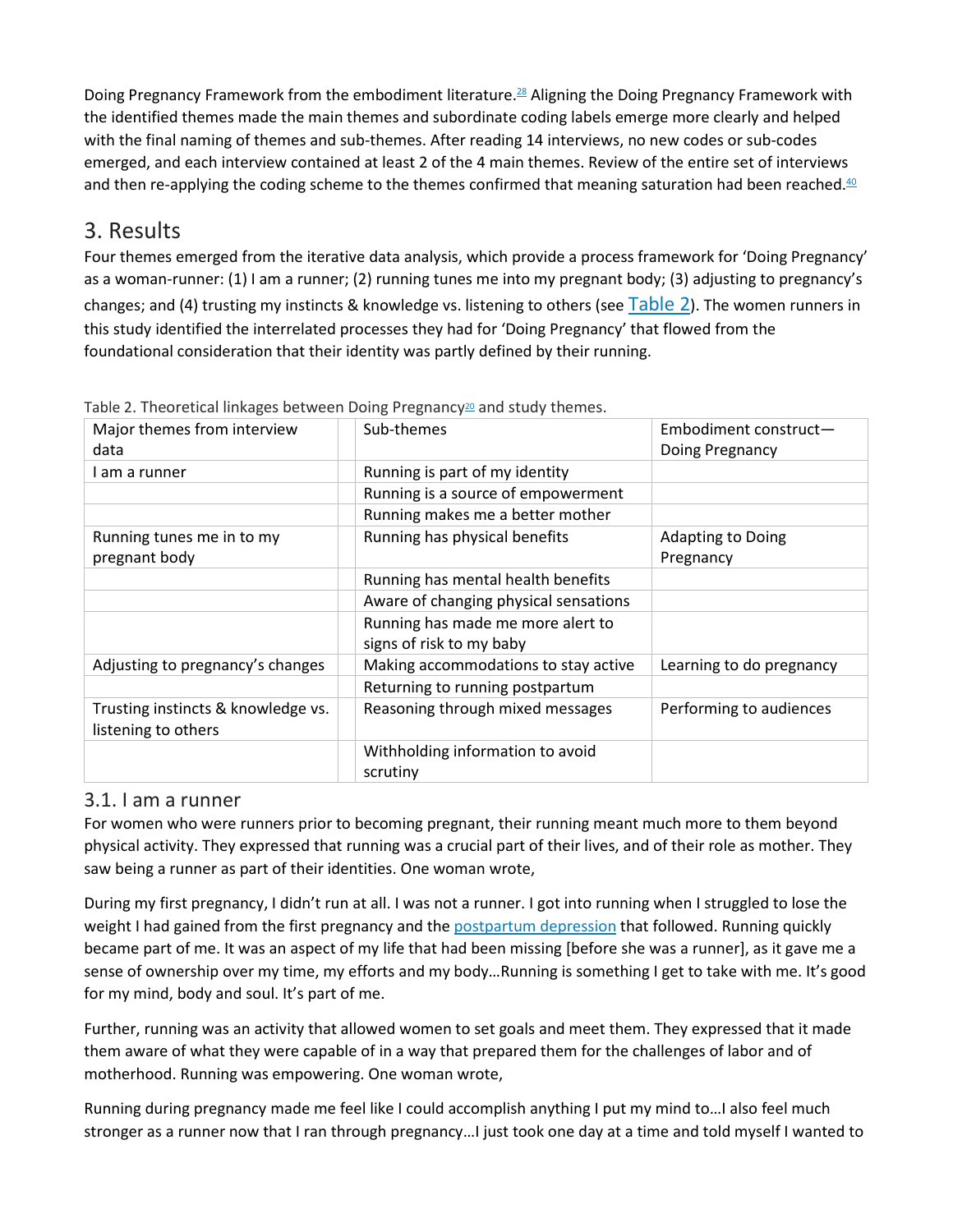run as long as my body would allow me. Overall, it just made me feel so much better about myself and the journey of pregnancy.

Another woman's response expressed how being a runner helped her get through labor.

I used my marathon experience as a mantra for labor. When in doubt, I'd remind myself that I had run 26 miles—twice…and that helped me remember how powerful and capable I am.

Another woman wrote about how being a runner conferred benefits to her that made her a better mother. She wrote,

I feel like running through this pregnancy and so soon after having my child has really helped my mood…I feel like my activity level helps me feel more calm, and definitely more energetic. Going for a daily run gives me the "me" time that I really need. It is my chance to re-charge so I can be there for my kids.

Finally, one mother identified the dyadic benefits of running for her and her baby. She wrote,

I was mainly happy and grateful to be able to run for as long during my pregnancies as I did. It was something special I felt I shared with my kids before they were born."

#### 3.2. Running makes me tuned-in to my body

Women shared how much they felt they'd always been tuned into their bodies because of running; and how their running made them particularly aware of changing sensations in their pregnant bodies. Being tuned in to their bodies was expressed in a desire to be mentally and physically healthy. They further expressed ways that running was helpful in coping with pregnancy changes. One woman wrote about the physical benefits of running throughout her childbearing experience:

Running helped my sleep and, I believe, made my labor and delivery go fast. My recovery was also fast, and I attest that to my running.

Other women identified mental health benefits of being a runner. One woman wrote,

While I am not a serious runner by any means, I do enjoy my time on the road. It helps me clear my head, critically think about some problems, gives me energy, and boost my mood!

Several women shared how being a runner made them tuned into the changes happening in their pregnant body and oriented them toward attending to the needs of their changing pregnant bodies and the needs of their babies. One woman shared how she stayed tuned in as she made decisions about whether to continue running:

Every run during that pregnancy felt right. I never ran when I was feeling "off." That's not to say doubts never crept in. Sometimes I felt guilty. Worried…I was reassured by reminding myself that I was listening closely to my body. That I should trust myself. And I did.

#### 3.3. Adjusting to pregnancy's changes

Many women made adjustments to their running or stopped altogether if they perceived that their changing sensations indicated that running was not safe. One woman shared,

I continued to run until I was 27 or 28 weeks… I quit on my own because I was starting to feel pelvic pressure when I ran-like the baby was going to fall out. [delivered full-term]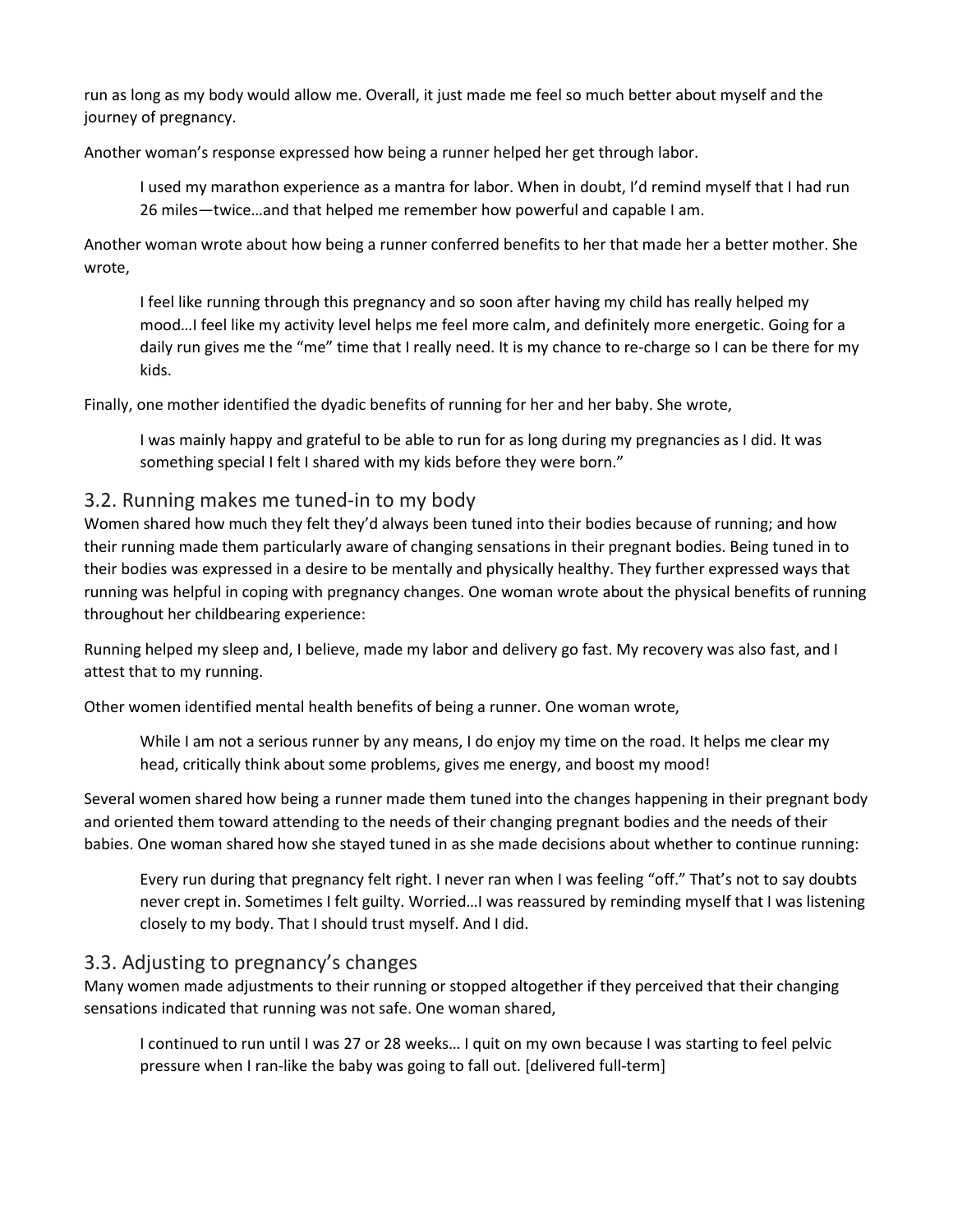Other women, in response to their changing sensations, made accommodations to their activity level. Sometimes, these accommodations were due to discomfort; sometimes they were due to perceived risk of the physical activity. One woman shared this experience of accommodating physical sensation changes:

…when I woke up on Friday, I felt something had fundamentally shifted (literally!) in my body. I switched to swimming and exercise machines at the gym for the remainder of my pregnancy

Another woman wrote this about stopping her running when she perceived risk to her baby:

My second pregnancy was with twins, conceived through IVF. .I intended to run for as long as I could during the pregnancy.  $At 7$  weeks, however, I had slight spotting after a run. It scared me so badly! Nurse at fertility clinic was sympathetic, but she gently nudged me toward giving up running, saying "You've gone through a lot to get pregnant; you don't want to jeopardize it."

Many women also shared their experience with being tuned into their bodies as they transitioned to the postnatal experience. They described a strong desire to return to running, whether they had run during pregnancy or not. Women who returned to running early in their postnatal transition described how important it was to listen to their body as they returned to running. One woman wrote,

As soon as I had my daughter I wanted to run. I actually tried at about a week but had too much pain and tried again after two. By three weeks post-partum I was running (jogging) some and ignoring all pain and bleeding. I was just so anxious after almost a year off that I was being stupid and not listening to my body. Eventually I settled in and felt better…despite nursing, I found that I actually felt stronger and more motivated…not sure if that is from running being "taken away" from me…or from pushing a running stroller!

Another woman shared the balance of meeting the strong desire to return to running after her baby's birth with the physical discomfort that accompanied that return:

Getting back into running postpartum is the best and worst thing about running. It was like being reunited with a favorite old friend…who proceeded to kick the stitches in my vagina!

#### 3.4. Trusting my instincts and knowledge vs. listening to others

The women felt as though they were capable of doing their own research about what was safe and healthy in pregnancy; but they also desired and sought the guidance of their providers. Women also described looking to peers, including their online community and seeking role models outside their own social circles. When the messages received from others were inconsistent or did not align with what the women knew to be safe from their research, respondents often followed their trust that they were aware enough of their bodies to know if something was wrong, and the information they'd found.

Several women further reported feeling a distrust of professionals – even feeling that they had to hide their running from their providers – when the advice given did not align with the most current evidence available. One woman shared this experience of the process she engaged in to reason through mixed messages she received from her healthcare providers:

I was concerned about high and moderate intensity workouts during pregnancy and asked my OB about it at my first appointment. She told me it was completely safe to continue any exercise I was already comfortable with for as long as it felt comfortable. At my next appointment with another provider from the same practice, I was instructed to wear a heartrate monitor and not let my heart rate exceed 140 bpm. I did this twice and realized I could barely get in a fast-paced walk if I followed that advice! I did a little research and learned that this advice was considered old-school, but still adhered to by many providers and patients. I apparently was in a new-school camp. I decided to weigh evidence-based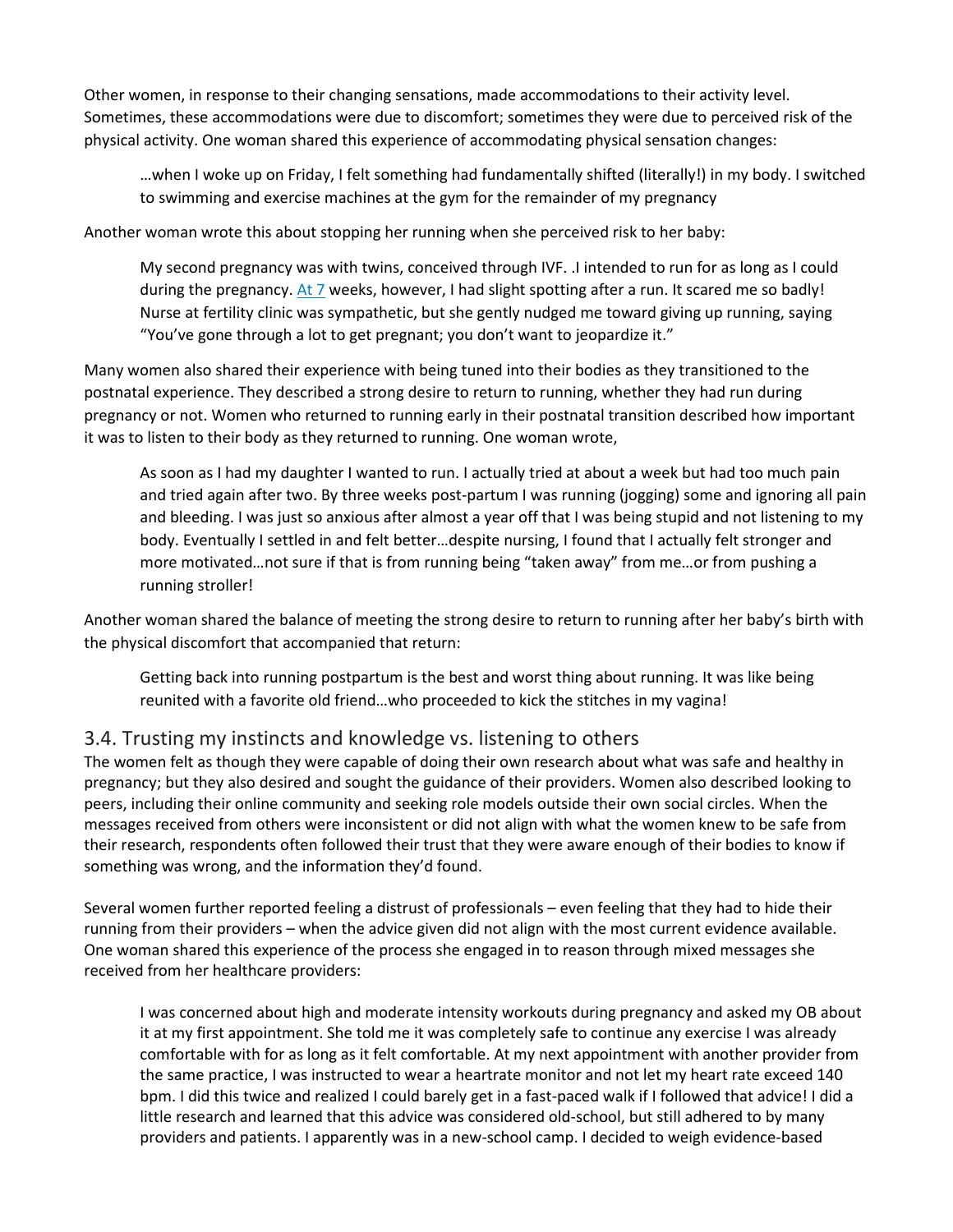recommendations with what felt comfortable to me. I continued running, listening closely to the cues my body gave me. I hydrated more, I cut my runs short or cut them out all together when I wasn't feeling well.

This woman's account represented the phenomenon shared by several women, who felt they had to withhold information from healthcare providers to avoid scrutiny:

…Training for and running that marathon [while pregnant] are the fondest memories of my pregnancy. I talked to my baby, I gave my abdomen loving pats, I dreamed of one day running alongside my baby. As much as I loved this running and as good and strong as it made me feel, I never did cop to running that marathon to my [midwife.](https://www.sciencedirect.com/topics/nursing-and-health-professions/midwife) I feared judgement. I feared being told I had put my baby at risk. That I was selfish and foolish and lucky my baby was okay. Even though I had never seen evidence of these risks I feared, I kept my running to myself…I feel like if more medical providers understood the importance of running to many of their patients there would be a more open dialogue rather than the rote advice given without thought.

Several other women shared accounts of [shared decision-making](https://www.sciencedirect.com/topics/medicine-and-dentistry/shared-decision-making) with their healthcare providers, as well as having support from those in their social circles. One woman wrote,

My midwives were completely supportive of my decision to continue running, and this was extremely helpful to me…and that if running made me feel better and helped me cope with my emotions, I should absolutely keep doing it. My husband was fully supportive too, and that made all the difference in the world.

Several women identified that they received positive feedback from others at races or at the gym. One of the mothers shared an example of the combination of positive and negative public scrutiny many women encountered when they ran while visibly pregnant:

I ran a bit the day I went into labor, at 41 weeks. I also continued to bike and swim…I really loved running while pregnant. I enjoyed the feeling like my body was strong, healthy, and capable. It was also amusing to me to see other people react to me running so obviously pregnant. I had mostly positive reactions, but occasionally would notice someone scowl at me, like I was doing something dangerous.

This woman's account highlights the importance of role modeling of other healthy pregnant women as a support to her decision to run during pregnancy:

I had a few friends who had run during part of their pregnancies…I knew that professional runners such as Kara Goucher and Paula Radcliffe had run during pregnancy…I don't think it was one person in particular that influenced my decision to run during pregnancy but the overall consensus that it was safe for a uncomplicated pregnancy plus the examples of so many women I knew doing it successfully.

#### 4. Discussion

The results of this study highlight an opportunity for health care providers to partner with pregnant women runners and support their [self-awareness](https://www.sciencedirect.com/topics/nursing-and-health-professions/self-awareness) and identities as healthy and active. These women runners identified the process they engage in to navigate pregnancy changes and to make choices regarding their running during their pregnancies. If providers are able to put risk in its proper context and support these women to stay physically active as long as it is comfortable and in the absence of true [contraindications,](https://www.sciencedirect.com/topics/medicine-and-dentistry/contraindication) both women and their babies are likely to be healthier.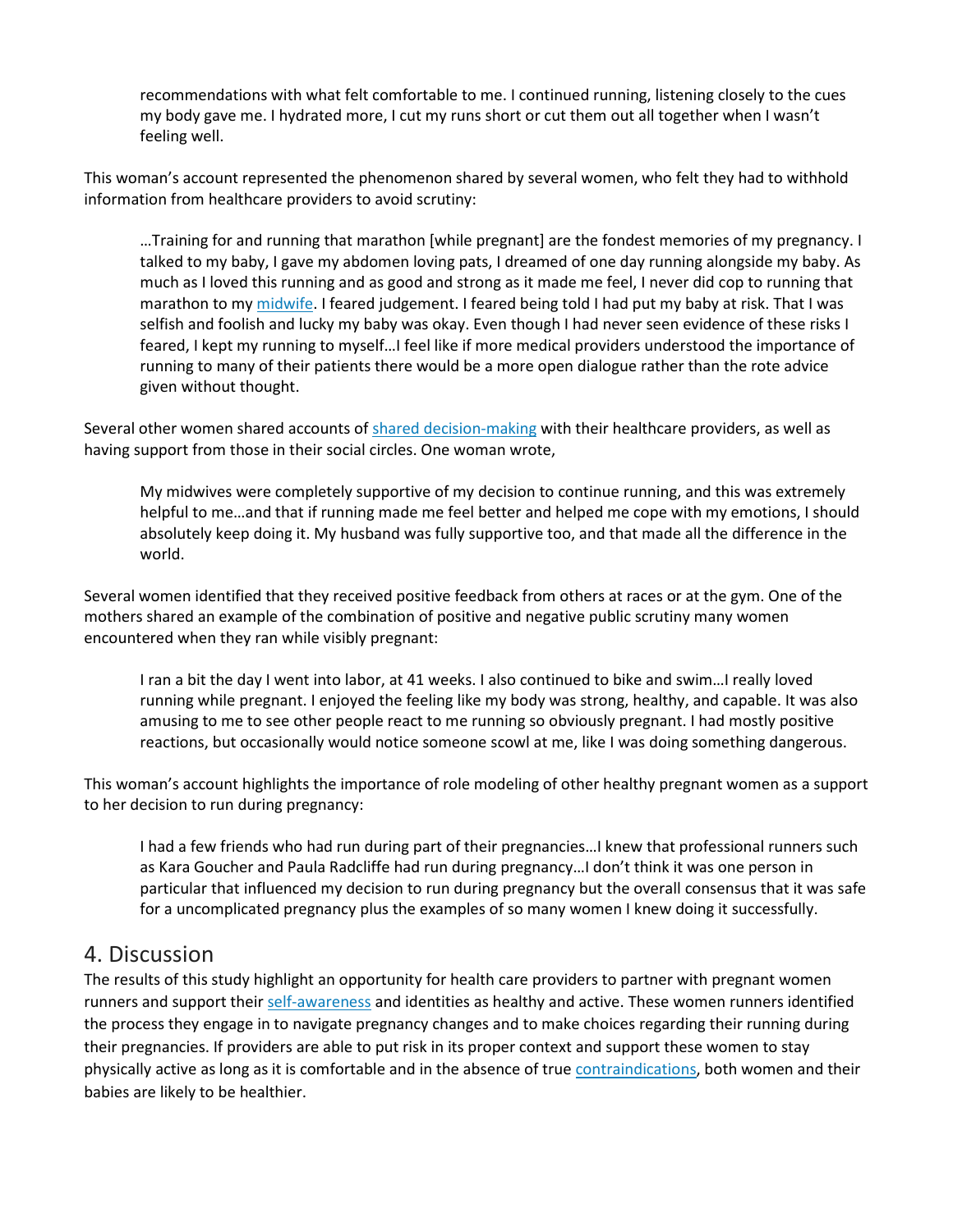The women in this study valued and sought the advice of providers, but they had an internalized sense of what was healthy that was primary in their decision-making during their pregnancy. This sense of their embodied needs for physical activity to promote mental and physical health extended into the [postnatal period,](https://www.sciencedirect.com/topics/medicine-and-dentistry/perinatal-period) where women described a need to return to their running to be a 'healthy mother.' These women identified that, as part of their strong identities as 'runners,' they were tuned into changing sensations and adjusted their exertion levels when necessary to preserve the health of the mother-baby dyad. When providers employ outdated recommendations to reduce physical activity without need, the message is that we do not trust the woman to have a sense of what is healthy and disregard her needs. $29$ 

Several women in this study wrote that they had withheld information about their running from their providers in order to avoid scrutiny. This should serve as a wakeup call to providers to remember that, if empowered women perceive our advice as outdated or wrong, we may lose the opportunity to guide their care when there is real risk. The women runners in this sample clearly expressed their desire to have a partnership with their providers; and their willingness to self-manage their health when that partnership was not in line with what they knew to be healthy.

The women in this study, and other pregnant women, have often turned to online media for guidance and social suppor[t.19,](https://www.sciencedirect.com/science/article/pii/S1871519218301276?via%3Dihub#bib0095) [31](https://www.sciencedirect.com/science/article/pii/S1871519218301276?via%3Dihub#bib0155) Online platforms are now used to extend the influence and relationship between providers and women beyond the walls of the healthcare institution. $33$  Online social media sites have become more than a source of health information; they have become a platform for developing networks of like-minded, healthoriented people with which to interact and a place where many people develop their identities.<sup>41</sup> As such, providers must develop a new skillset. While there are still [disparities](https://www.sciencedirect.com/topics/medicine-and-dentistry/disparities) in access to online and digital tools, $41$  many women who do have access are empowered to trust self and to seek information in this way. Providers must become knowledgeable about reputable online materials that can be recommended to extend care between pregnancy care visits. $33$  It will further extend providers' legitimacy to ask women about online communities to which they belong, so we can understand the support they are getting and tailor our advice to this context. The relationships between women and providers may be less effective when women perceive that their providers do not value online support communities or other sources of information that women share with providers, and when providers do not provide high-quality online information[.19,](https://www.sciencedirect.com/science/article/pii/S1871519218301276?via%3Dihub#bib0095) [33](https://www.sciencedirect.com/science/article/pii/S1871519218301276?via%3Dihub#bib0165)

Perhaps the key finding in this study is identifying the fact that women who were runners prior to pregnancy felt that running was a key part of their identities. This is in line with previous work by McGannon et al.<sup>42</sup> who performed a discursive analysis of online postings of the *Another Mother Runner* community to explicate the identity of the 'mother-runner'. As part of their construction of the mother-runner identity, pregnancy was one example of a disruption in the women's running that required resolution to establish the position of 'resilient mother-runner.'

This finding of the runner identity as central to pregnant women runners also resonates with work done to explicate the nature of the identity of other adult recreational and fitness runners. In the general population of adult runners, one key aspect of the runner identity is the fit and healthy body—both physically and mentally[.43,](https://www.sciencedirect.com/science/article/pii/S1871519218301276?via%3Dihub#bib0215) [44](https://www.sciencedirect.com/science/article/pii/S1871519218301276?via%3Dihub#bib0220) Injuries or other things that cause interruptions in running truly challenge these runners' sense of their own selves, placing their mental health in jeopardy[.43,](https://www.sciencedirect.com/science/article/pii/S1871519218301276?via%3Dihub#bib0215) [45,](https://www.sciencedirect.com/science/article/pii/S1871519218301276?via%3Dihub#bib0225) [46](https://www.sciencedirect.com/science/article/pii/S1871519218301276?via%3Dihub#bib0230) It has become apparent that there is a need to develop targeted identity interventions to help injured runners through periods of injury-related inactivity if they are to maintain positive mental health[.45,](https://www.sciencedirect.com/science/article/pii/S1871519218301276?via%3Dihub#bib0225) [47](https://www.sciencedirect.com/science/article/pii/S1871519218301276?via%3Dihub#bib0235) It could be argued that, for pregnant runners, when they must make running accommodations during pregnancy or postpartum, they experience this same challenge to their personal identity, and require targeted intervention to navigate this transition.

Among non-pregnant women runners, the key aspect of runner identity that has emerged as salient was the way that participating in running as a leisure or fitness activity communicates aspects of a performative identity to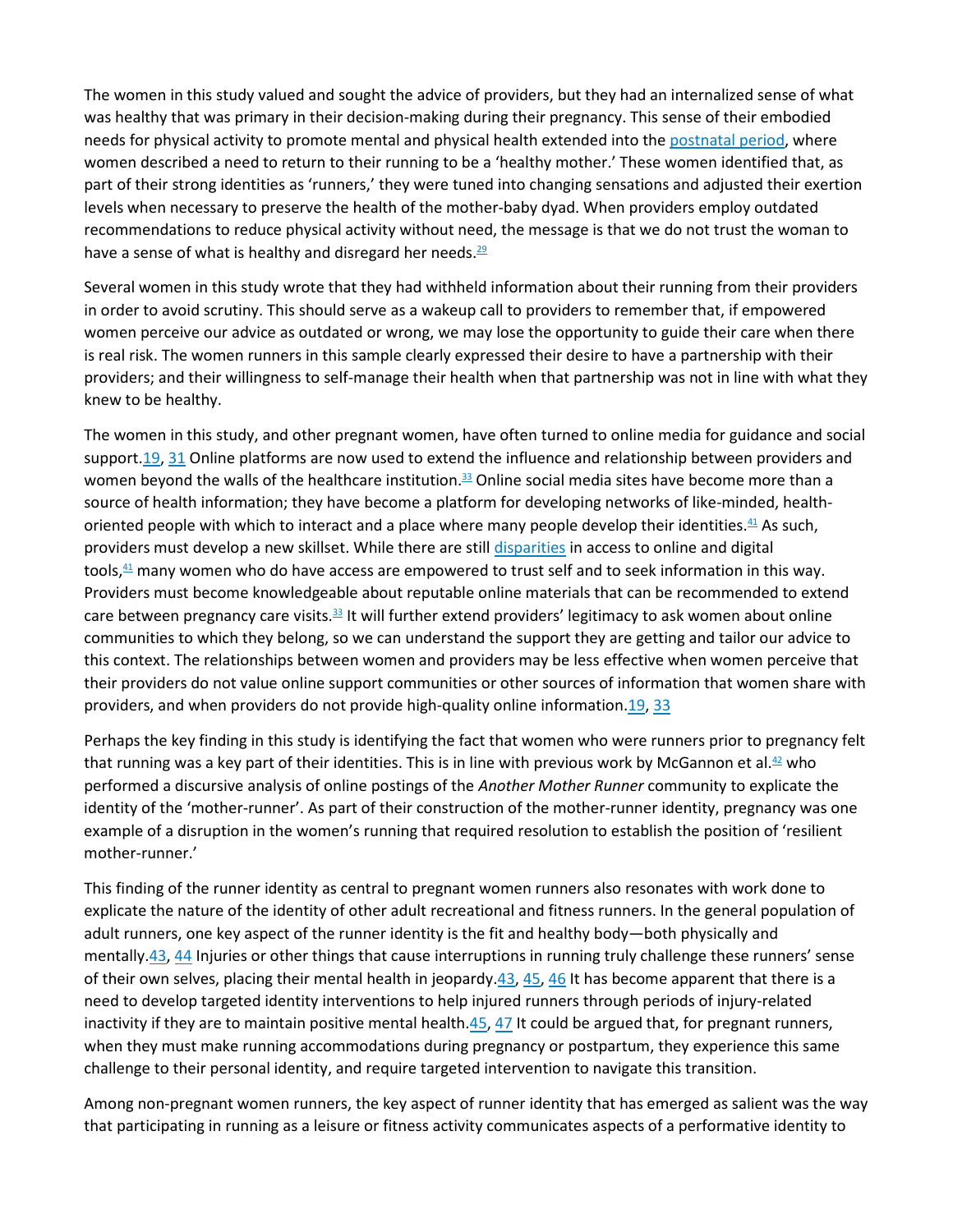others—that a woman who runs is a modern woman of sufficient means to have the time and resources necessary to run. $46$  Being a woman runner also signals to others a health orientation and empowerment to achieve self-improvement by reaching running- and weight-related goals[.46,](https://www.sciencedirect.com/science/article/pii/S1871519218301276?via%3Dihub#bib0230) [48](https://www.sciencedirect.com/science/article/pii/S1871519218301276?via%3Dihub#bib0240) These social signals make up the nature of the pre-pregnancy runner identity that women carry into [early pregnancy,](https://www.sciencedirect.com/topics/medicine-and-dentistry/first-trimester-pregnancy) with implications for the woman who slows down or discontinues running while pregnant due to bodily sensations or diagnosed complications. These women may not only miss the physical and mental health benefits from running; they may struggle to know how to 'do pregnancy' without the positive judgments from others that their pre-pregnancy running brought to them. Further, because social norms place a high value on those who choose to participate in this or other physical activity to self-improve, $48$  withdrawal from running may carry a moral weight.

While the role of identity among non-professional pregnant runners has not been examined before, there has been work done to study the nature of the running identity and the challenges of pregnancy and motherhood among elite, professional women runners. As elite women runners make choices about training level during pregnancy and upon postnatal return to high-level training, these women feel that they are constantly navigating the continuum of two identities juxtaposed: the false dualism of 'good mother' vs. 'bad mother' and 'good athlete' vs. 'bad athlete.['49,](https://www.sciencedirect.com/science/article/pii/S1871519218301276?via%3Dihub#bib0245) [50](https://www.sciencedirect.com/science/article/pii/S1871519218301276?via%3Dihub#bib0250) Among these professional women runners, it was key to have a network of people around them who provided emotional support as they made decisions and transactional support, such as caring for their baby so they could train without guilt.<sup>49</sup> When this support was present, the women stated that they were able to continue the training that supported fulfillment of both a runner identity and a mother identity.

If we are to support the woman runner in her experience of a healthful pregnancy, we must develop strategies to support women as they navigate a shift in identity. Women who experience low-risk pregnancies and who have supportive providers and social circles are likely to shift seamlessly from "woman runner" to "pregnant runner" and finally to "mother runner." Women who choose to or who are counseled to discontinue running may experience a period of [disorganization](https://www.sciencedirect.com/topics/nursing-and-health-professions/disorientation) that they did not anticipate and may benefit from support to find an identity that allows them to maintain positive mental health throughout the perinatal period.

The women runners in this study told stories that confirmed this sense of runner as core to identity. When women in this sample were counseled to cut back or eliminate running without clear indication, they felt that their providers were asking them to put aside an important part of themselves. Providers must consider the full weight of their recommendations when working with women whose identities are tied to their physical activity.

#### 4.1. Limitations

While online interviewing offers many advantages, particularly to the understanding of participants who are part of online communities, there are limitations that must be acknowledged. Online interviewing does not allow for the in-real-time probing and clarification that is done in traditional face-to-face interviews. Nor does online interviewing allow for observation of [nonverbal behaviors](https://www.sciencedirect.com/topics/medicine-and-dentistry/nonverbal-communication) of the interviewee. $32$  Most of the women typed rich, detailed accounts, but it is not known what would have been shared if each woman had been prompted in the moment to share more. Because others have found that online interviewing can increase honesty and candor due to the anonymity and the opportunity to think about words shared before hitting send, $32$  the concern about lack of probing is balanced by a more thought-out response by each participant. The same signals interviewers pick up through nonverbals were observed in a different sense when women used distinct punctuation or common online signals like all capital letters to indicate emphasis. $32$  Women also put some parts of their messages in parentheses to indicate that they were clarifying in-text what they wanted to say.

There is always a potential for a sample that is biased in some way, and online recruiting is subject to that sampling bias[.31,](https://www.sciencedirect.com/science/article/pii/S1871519218301276?via%3Dihub#bib0155) [32](https://www.sciencedirect.com/science/article/pii/S1871519218301276?via%3Dihub#bib0160) It is possible that the results in this study are biased because women who were more empowered or who felt more that running was part of their identity were the women more likely to join the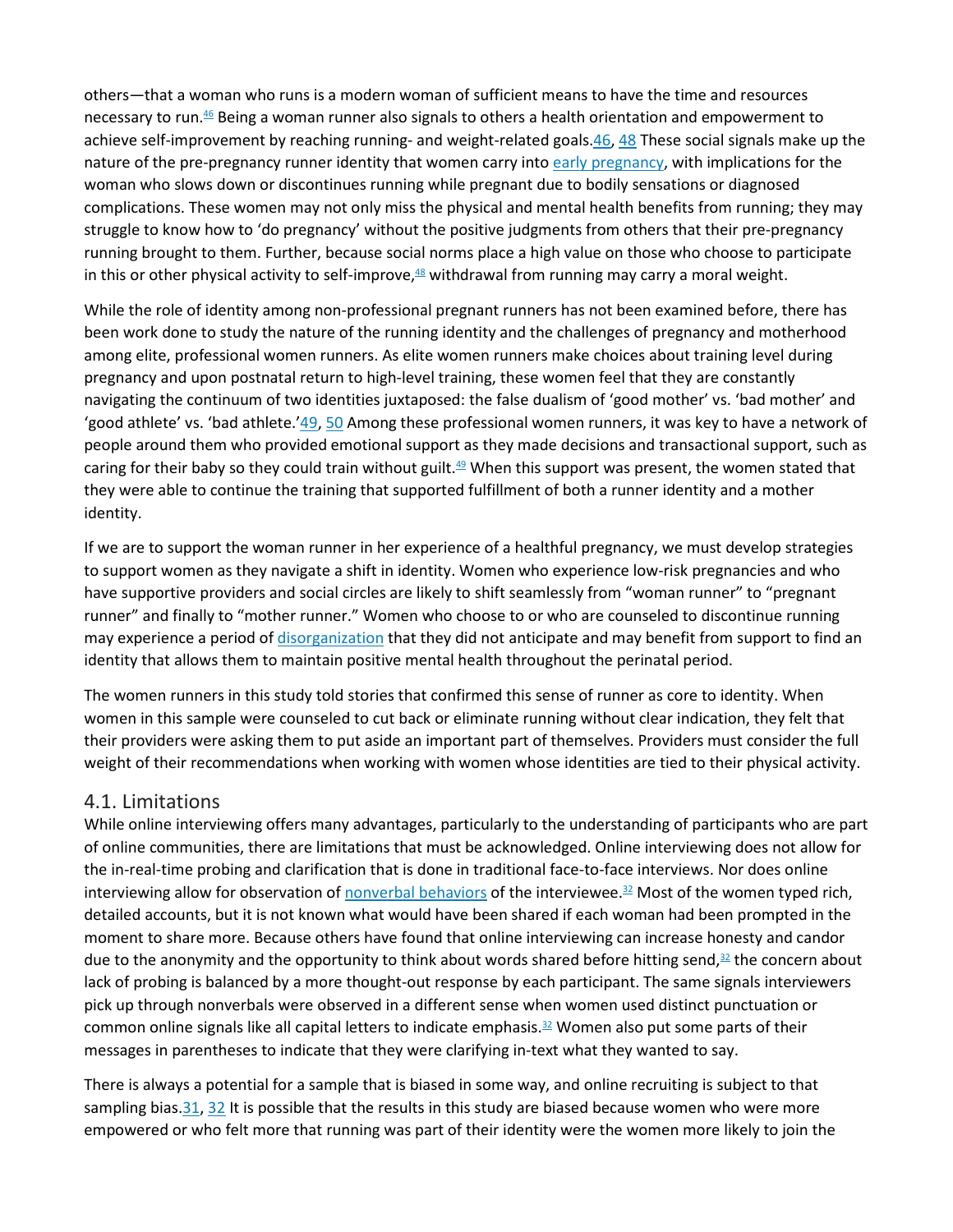study. The online interview format also meant that bias may have been present in who chose to answer the follow-up questions.

## 5. Conclusion

The responses from the women in this study aligned with the Doing Pregnancy framework<sup>28</sup> and added an additional concept that women runners consider running an essential part of their identities. Women runners engage in processes to maximize the health of the mother-baby dyads throughout pregnancy via being tuned into changing sensations and making accommodations when necessary.

Providers who care for women who run should enter into a shared partnership with these women to promote [holistic health.](https://www.sciencedirect.com/topics/medicine-and-dentistry/holistic-health) Women runners have a strong sense of embodiment that leads them to balance their needs with those of their babies and can be guided by providers in partnership to make healthy decisions. [Midwives, nurses](https://www.sciencedirect.com/topics/medicine-and-dentistry/nurse-midwife) and physicians must understand the holistic experience of pregnancy and the sense of running as an identity for women runners to promote self-management of health in this population.

## References

Running USA. *National Runner Survey*. Retrieved from: [http://www.runningusa.org/statistics. 25 July 2017.](http://www.runningusa.org/statistics.%2025%20July%202017)

- K.R. McGannon, K. Curtin, R.J. Schinke, A.N. Schweinbenz**(De)constructing Paula Radcliffe: exploring media representations of elite running, pregnancy and motherhood through cultural sport psychology** Psychol Sport Exerc, 13 (6) (2012), pp. 820-829, [10.1016/j.psychsport.2012.06.005](https://doi.org/10.1016/j.psychsport.2012.06.005)
- K.R. McGannon, C.A. Gonsalves, R. Schinke, R. Busanich**Negotiating motherhood and athletic identity: a qualitative analysis of Olympic athlete mother representations in media narratives** Psychol Sport Exerc, 20 (2015), pp. 51-59, [10.1016/j.psychsport.2015.04.010](https://doi.org/10.1016/j.psychsport.2015.04.010)
- L.C. Hespanhol Jr., J.D. Pillay, W. van Mechelen, E. Verhagen**Meta-analyses of the effects of habitual running on indices of health in physically inactive adults** Sports Med., 45 (2015), pp. 1455-1468, [10.1007/s40279-](https://doi.org/10.1007/s40279-015-0359-y) [015-0359-y](https://doi.org/10.1007/s40279-015-0359-y)
- Paul T. Williams**Greater weight loss from running than walking during a 6.2-year prospective follow-up** Med Sci Sports Exerc, 45 (4) (2013), pp. 706-713, [10.1249/MSS.0b013e31827b0d0a](https://doi.org/10.1249/MSS.0b013e31827b0d0a)
- K. Bø, G. Ellstrøm Engh, G. Hilde**Regular exercisers have stronger pelvic floor muscles than non-regular exercisers at midpregnancy** Am J Obstet Gynecol, 218 (4) (2018), [10.1016/j.ajog.2017.12.220](https://doi.org/10.1016/j.ajog.2017.12.220) 427.e1– 427.e5
- Institute of Medicine **Weight gain during pregnancy: reexamining the guidelines** (2009) Retrieved from [http://www.iom.edu/en/Reports/2009/Weight-Gain-During-Pregnancy-Reexamining-the-](http://www.iom.edu/en/Reports/2009/Weight-Gain-During-Pregnancy-Reexamining-the-Guidelines.aspx)[Guidelines.aspx](http://www.iom.edu/en/Reports/2009/Weight-Gain-During-Pregnancy-Reexamining-the-Guidelines.aspx)
- B. Muktabhant, T.A. Lawrie, M. Laopaiboon **Diet or exercise, or both, for preventing excessive weight gain in pregnancy** Cochrane Database Syst Rev, 6 (2015), [10.1002/14651858.CD007145.pub3](https://doi.org/10.1002/14651858.CD007145.pub3)
- K.R. McGannon, J. McMahon, C.A. Gonsalves **Mother runners in the blogosphere: a discursive psychological analysis of online recreational athlete identities** Psychol Sport Exerc, 28 (2017), pp. 125- 135, [10.1016/j.psychsport.2016.11.002](https://doi.org/10.1016/j.psychsport.2016.11.002)
- K. Whipple, S. Combs, D. Dowd, S. Elliot **Using the dimensions of health to assess motivation among running moms** Health Care Women Int, 32 (5) (2011), pp. 384-401, [10.1080/07399332.2010.508132](https://doi.org/10.1080/07399332.2010.508132)
- D.S. Downs, L. Chasan-Taber, K.R. Evenson, J. Leiferman, S. Yeo **Physical activity and pregnancy: past and present evidence and future recommendations** Res Q Exerc Sport, 83 (4) (2012), pp. 485-502
- G.A.L. Davies, L.A. Wolfe, M.F. Mottola, C. MacKinnon **ACOG Committee No. Opinion 650: physical activity and exercise during pregnancy and the postpartum period** Obstet Gynecol, 126 (2015), Article e135 Reaffirmed 2017. [https://www.acog.org/Clinical-Guidance-and-Publications/Committee-](https://www.acog.org/Clinical-Guidance-and-Publications/Committee-Opinions/Committee-on-Obstetric-Practice/Physical-Activity-and-Exercise-During-Pregnancy-and-the-Postpartum-Period)[Opinions/Committee-on-Obstetric-Practice/Physical-Activity-and-Exercise-During-Pregnancy-and-the-](https://www.acog.org/Clinical-Guidance-and-Publications/Committee-Opinions/Committee-on-Obstetric-Practice/Physical-Activity-and-Exercise-During-Pregnancy-and-the-Postpartum-Period)[Postpartum-Period](https://www.acog.org/Clinical-Guidance-and-Publications/Committee-Opinions/Committee-on-Obstetric-Practice/Physical-Activity-and-Exercise-During-Pregnancy-and-the-Postpartum-Period)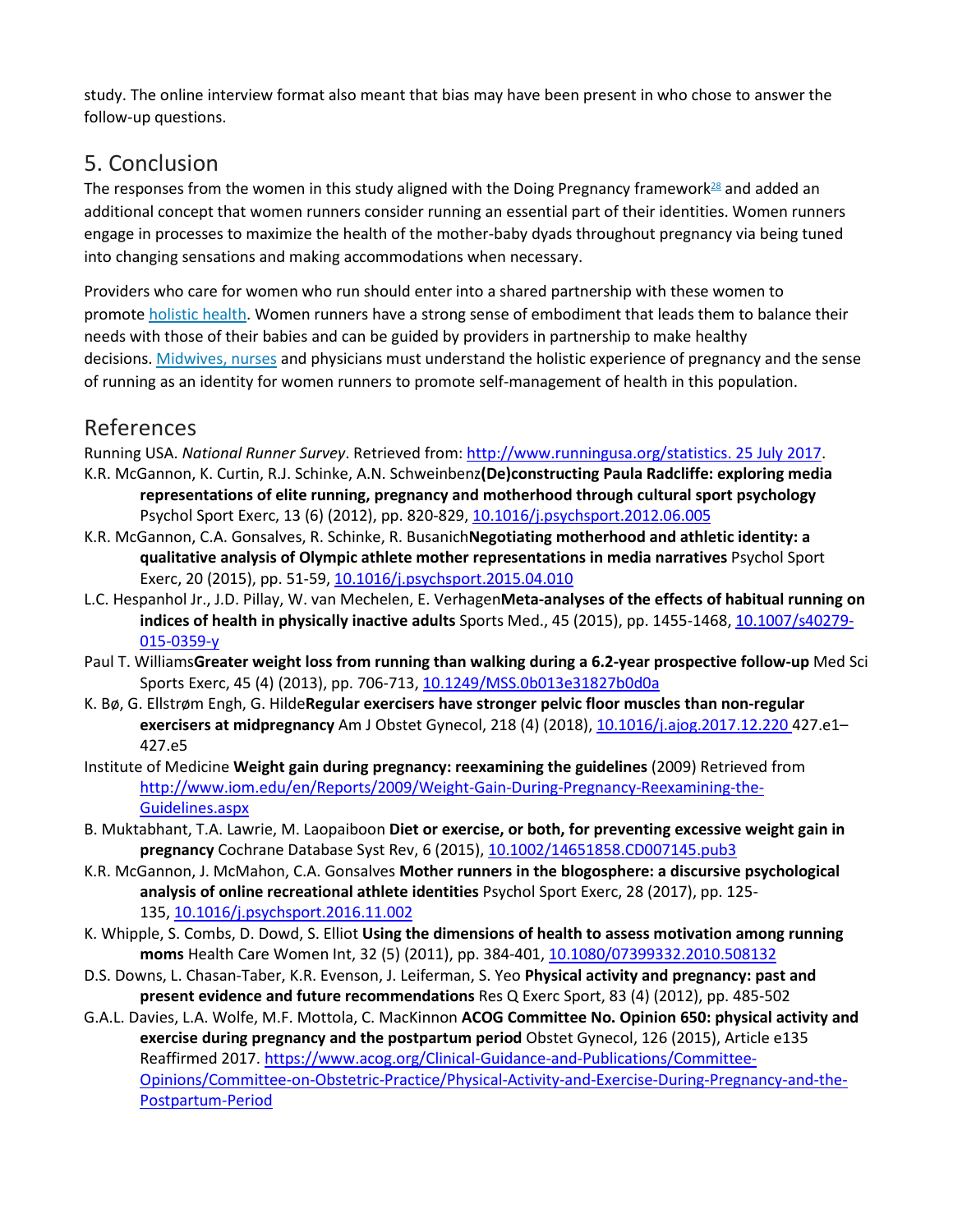- G.A.L. Davies, L.A. Wolfe, M.F. Mottola, C. MacKinnon **Joint SOCG/CSEP Clinical Practice Guideline. Exercise in pregnancy and the postpartum period** J Obstet Gynecol Canada (2003), p. 129
- K.R. Evenson, R. Barakat, W.J. Brown, *et al.* **Guidelines for physical activity during pregnancy: comparisons from around the world** Am J Lifestyle Med, 8 (2014), p. 102
- R. Baron, L. Martin, J.T. Gitsels-van der Wal, J. Noordman, M.W. Heymans, E.R. Spelten, *et al.* **Health behaviour information provided to clients during midwife-led prenatal booking visits: findings from video analyses** Midwifery, 54 (2017), pp. 7-17, [10.1016/j.midw.2017.07.007](https://doi.org/10.1016/j.midw.2017.07.007)
- R.M. Ferran, A.M. Siega-Riz, K.R. Evenson, M.-K. Moos, K. Carrier **A qualitative study of women's perceptions of provider advice about diet and physical activity during pregnancy** Patient Educ Couns, 91 (3) (2013), pp. 372-377, [10.1016/j.pec.2013.01.011](https://doi.org/10.1016/j.pec.2013.01.011)
- M.R. Stengel, J.L. Kraschnewski, S.W. Hwang, K.H. Kjerulff, C.H. Chuang**" What my doctor didn't tell me": examining health care provider advice to overweight and obese pregnant women on gestational weight gain and physical activity** Womens Health Issues, 22 (6) (2012), pp. e535 e540, [10.1016/j.whi.2012.09.004](https://doi.org/10.1016/j.whi.2012.09.004)
- J.M. Ohlendorf **Postpartum weight self-management: A concept analysis** Research and Theory for Nursing Practice, 27 (1) (2013), pp. 35-52, [10.1891/1541-5677.27.1.35](https://doi.org/10.1891/1541-5677.27.1.35)
- S.A. Johnson **'Intimate mothering publics': comparing face-to-face support groups and internet use for women seeking information and advice in the transition to first-time motherhood** Cult Health Sex, 17 (2) (2015), pp. 237-251, [10.1080/13691058.2014.968807](https://doi.org/10.1080/13691058.2014.968807)
- I.M. Young **Pregnant embodiment: subjectivity and alienation**
- I.M. Young (Ed.), Throwing like a girl: essays in feminist philosophy and social theory, Indiana University Press, Bloomington, IN (1990), pp. 160-174
- D. Lupton **Configuring maternal, preborn and infant embodiment** Sydney Health Society Group (2012) Working Paper No. 2
- V. Schmied, D. Lupton **The externality of the inside: body images of pregnancy** Nurs Inq, 8 (1) (2001), pp. 32-40
- D. Lupton **Risk and the ontology of pregnant embodiment** D. Lupton (Ed.), Risk and sociocultural theory, Cambridge University Press, Cambridge (UK) (1999), pp. 59-85
- D. Lupton, V. Schmied **Splitting bodies/selves: women's concepts of embodiment at the moment of birth** Sociol Health Illn, 35 (6) (2013), pp. 828-841, [10.1111/j.1467-9566.2012.01532.x](https://doi.org/10.1111/j.1467-9566.2012.01532.x)
- D. Lupton **'Precious cargo': foetal subjects, risk and reproductive citizenship** Crit Public Health, 22 (3) (2012), pp. 329-340, [10.1080/09581596.2012.657612](https://doi.org/10.1080/09581596.2012.657612)
- J.A. Parratt, K.M. Fahy **A feminist critique of foundational nursing research and theory on transition to motherhood** Midwifery, 27 (2017), pp. 445-451, [10.1016/j.midw.2010.02.012](https://doi.org/10.1016/j.midw.2010.02.012)
- R. Rubin **Maternal identity and maternal tasks** R. Rubin (Ed.), Maternal identity and the maternal experience, Springer Publishing Company, New York (1984), pp. 38-69
- E. Neiterman **Doing Pregnancy: pregnant embodiment as performance** Womens Stud Int Forum, 35 (2012), pp. 372-383, [10.1016/j.wsif.2012.07.004](https://doi.org/10.1016/j.wsif.2012.07.004)
- C. Meurk, A. Broom, J. Adams **Relative bodies of knowledge: therapeutic dualism and maternal-foetal individuation** Soc Theory Health, 12 (2014), pp. 159-178, [10.1057/sth.2013.26](https://doi.org/10.1057/sth.2013.26)
- R.J. Hamilton, B.J. Bowers **Internet recruitment and e-mail interviews in qualitative studies** Qual Health Res, 16 (6) (2006), pp. 821-835, [10.1177/1049732306287599](https://doi.org/10.1177/1049732306287599)
- D.N. Narasimhulu, S. Karakash, J. Weedon, H. Minkoff **Patterns of internet use by pregnant women, and reliability of internet searches** Matern Child Health J, 20 (2016), pp. 2502-2509, [10.1007/s10995-016-](https://doi.org/10.1007/s10995-016-2075-0) [2075-0](https://doi.org/10.1007/s10995-016-2075-0)
- L.I. Meho **E-mail interviewing in qualitative research: a methodological discussion** J Am Soc Inf Sci Technol, 57 (10) (2006), pp. 1284-1294, [10.1002/asi.20416](https://doi.org/10.1002/asi.20416)
- R. McCarthy, L. Choucri, P. Ormandy, A. Brettle **Midwifery continuity: the use of social media** Midwifery, 52 (2017), pp. 34-41, [10.1016/j.midw.2017.05.012](https://doi.org/10.1016/j.midw.2017.05.012)
- S. Neville, J. Adams, C. Cook **Qualitative data from vulnerable groups: reflections from the field** Contemp Nurs, 52 (6) (2015), pp. 657-668, [10.1080/10376178.2015.1095056](https://doi.org/10.1080/10376178.2015.1095056)